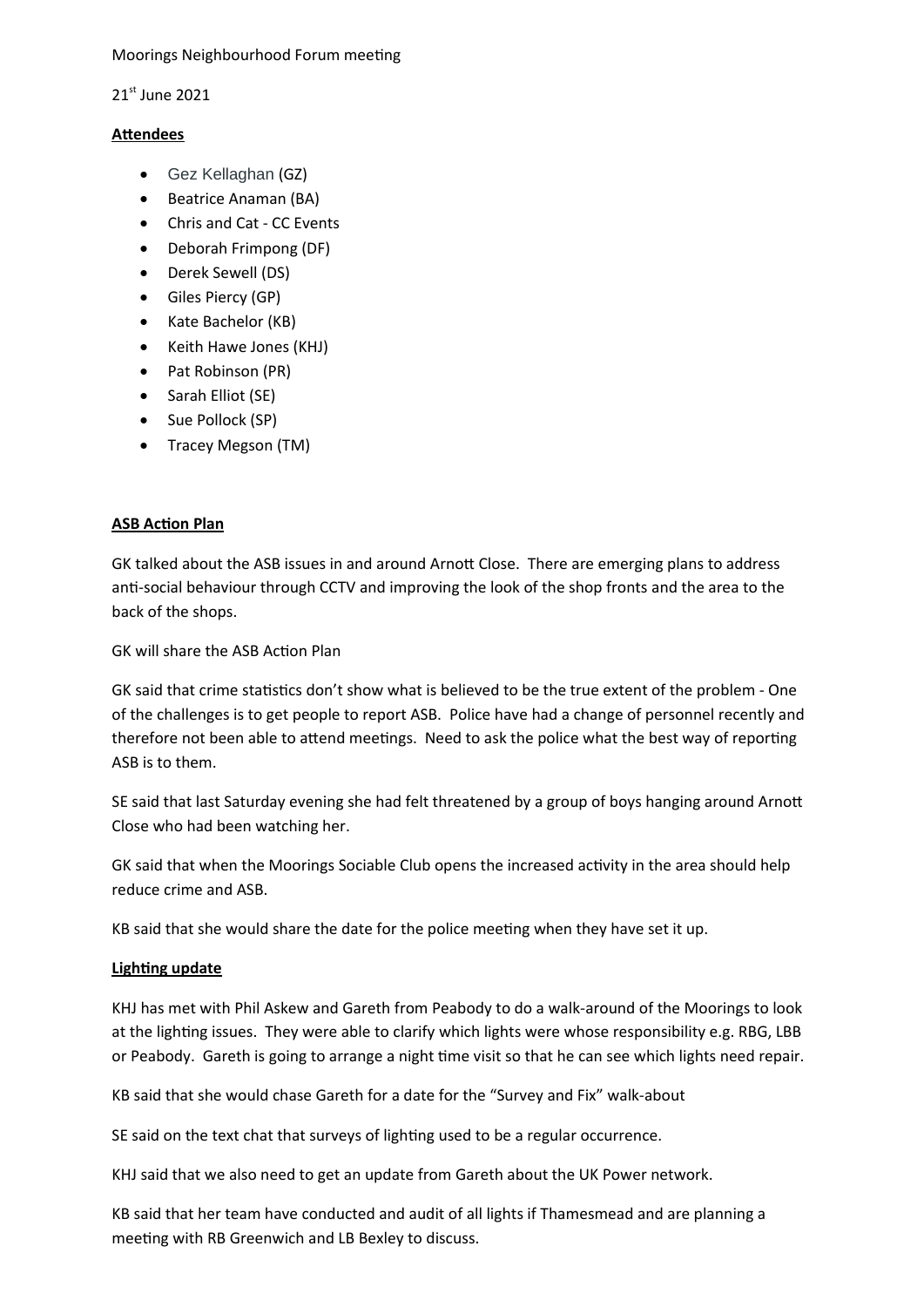KHJ said that they had also discussed (with Gareth and Phil) how some of the lights should potentially be moved to better, albeit very close by, locations. He also said that the MNF should do more to promote what they have achieved in terms of improvements to the local lighting,

DS said that he had noticed labels on the lights by Woolwich Poly School.

### **Thamesmead Take Away**

Chris and Cat from CC Events gave an update about the Thamesmead Takeaway service they are hoping to launch shortly in Titmuss Avenue. This will happen every Friday hopefully starting in July. There will be a mixture of local, fully vetted, food producers offering take away food from 16.30 to 20.30.

Once approval has been agreed with Peabody, further promotion will be sent to local people advertising what's going to be available.

This will be a pilot running for six weeks.

CC Events will ensure the area is supported in terms of ensuring no anti-social behaviour and will also ensure no litter is left on site.

For more information please contact Chris or Cat at CC Events on  $info@cceventsuk.com$ 

#### **Birchmere Changing rooms**

SP then said that she had heard about plans for the Birchmere Changing rooms and that £10,000 had been set aside.

KB confirmed the £10,000 was from the local Cllrs funds and was just for carrying out a feasibility study.

KB said that more need to be done to get local people involved in saying what they want from the changing rooms.

DS said was really struggling to get people from the forum to get involved in thinking about the Changing Rooms.

DF suggested setting up dedicated meeting to discuss.

GP suggested putting up sign outside the changing rooms to advertise that we want local people, to get involved.

KHJ said that he would like to get involved and suggested running and open day where people could come and have a look inside the changing rooms.

KB said that she would investigate the possibility for this.

PR said was excited to her about plans for the changing rooms and would be happy to get involved.

SE would consider getting involved.

#### **Any other business**

SP update that the MNF has £167 in the bank. She also asked if MNF had applied for a stall at the Thamesmead festival on 14<sup>th</sup> August. DS said that he had applied but struggling to recruit volunteers to support on the day.

SP asked if name had been agreed for new building in Arnott Close - Yes "the Moorings Sociable Club" (MSC).